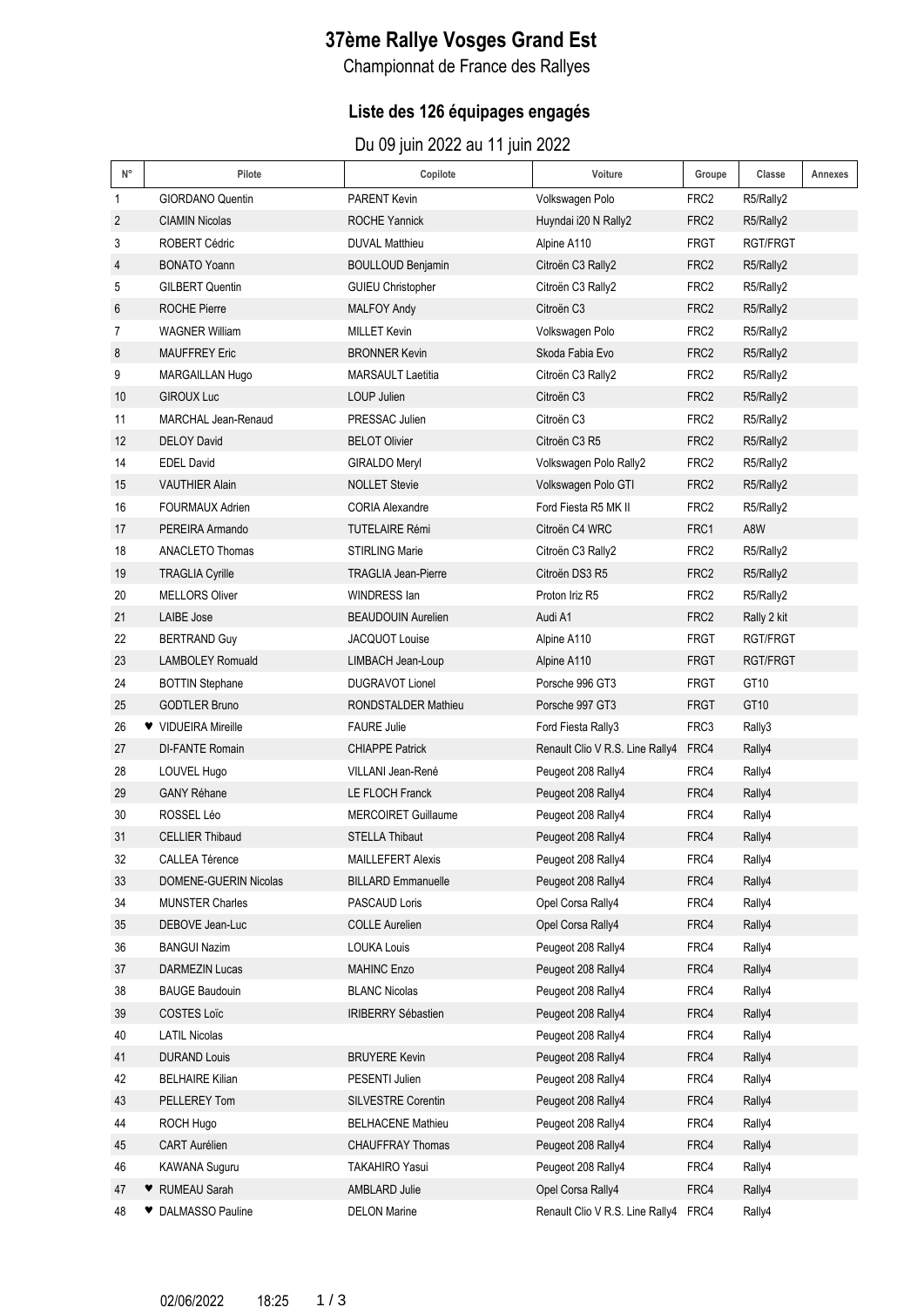# **37ème Rallye Vosges Grand Est**

Championnat de France des Rallyes

### **Liste des 126 équipages engagés**

Du 09 juin 2022 au 11 juin 2022

| $\mathsf{N}^\circ$ | Pilote                     | Copilote                     | Voiture                  | Groupe           | Classe           | Annexes |
|--------------------|----------------------------|------------------------------|--------------------------|------------------|------------------|---------|
| 49                 | <b>MICLO Nicolas</b>       | <b>PETER Olivier</b>         | Renault Clio V R.S. Line | FRC4             | Rally4           |         |
| 50                 | DOMMERDICH Sébastien       | <b>DURAME Paul</b>           | Peugeot 306 S16          | FRallyNat F214   |                  |         |
| 51                 | <b>GODARD Ludovic</b>      | <b>BOLE-RICHARD Matthieu</b> | <b>Renault Clio</b>      | FRallyNat F214   |                  |         |
| 52                 | <b>SERAY Sylvain</b>       | <b>FOUQUERAY Mathieu</b>     | Renault Clio III RS      | FRallyNat F214   |                  |         |
| 53                 | <b>HOT Jean-Nicolas</b>    | <b>NICOLET Christiane</b>    | Subaru Impreza N17       | FRallyNat N4     |                  |         |
| 54                 | <b>EMERIAU Herve</b>       | FOURDRAINE Christopher       | Renault Clio RS          | FRC4             | R <sub>3</sub>   |         |
| 55                 | <b>CAPELLI Thomas</b>      | <b>HAMEL Juliette</b>        | Peugeot 208              | FRC4             | R <sub>2</sub>   |         |
| 56                 | <b>COMMERE Yann</b>        | <b>RAMETTE Yann</b>          | Citroën C <sub>2</sub>   | FRC4             | R <sub>2</sub>   |         |
| 57                 | <b>DEMAUX Mickael</b>      | <b>KUBICKI Frederic</b>      | Ford Fiesta              | FRC4             | R <sub>2</sub>   |         |
| 58                 | <b>GONNET Eric</b>         | <b>LAPERSONNE Emmanuel</b>   | Honda Civic              | FRC4             | A7               |         |
| 59                 | <b>DELEVAL Corentin</b>    | <b>GOY Pierre</b>            | Peugeot 306 S16          | FRC4             | A7               |         |
| 60                 | CORBERAND Yoan             | <b>FAIVRE Emeline</b>        | Renault Clio V R.S. Line | FRC5             | Rally5           |         |
| 61                 | <b>BRAESCH Maxime</b>      | <b>ANDRE Loïck</b>           | Renault Clio V R.S. Line | FRC <sub>5</sub> | Rally5           |         |
| 62                 | ♥ GINES Elodie             | <b>HAILLOUD Manon</b>        | <b>Renault Clio</b>      | FRC5             | Rally5           |         |
| 63                 | <b>JANNY Sylvain</b>       | <b>GUY Mireille</b>          | Renault Clio V R.S. Line | FRC <sub>5</sub> | Rally5           |         |
| 64                 | JANNY Jérôme               | <b>GUTIERREZ Clement</b>     | Renault Clio V R.S. Line | FRC5             | Rally5           |         |
| 65                 | ROUSSEL Frederic           | LEFEBVRE Joyce               | Renault Clio             | FRC5             | Rally5           |         |
| 66                 | <b>CORDIER Patrice</b>     | <b>BAJOLET Marie</b>         | Peugeot 106 XSI          | FRC5             | F212             |         |
| 67                 | ♥ SCHLENNSTEDT Delphine    | <b>MEURAT Florence</b>       | Ford Fiesta              | FRC <sub>5</sub> | R <sub>2</sub> J |         |
| 68                 | ROUSSEL Mickaël            | <b>BELLENGIER Ludovic</b>    | Opel Adam                | FRC5             | FR <sub>2</sub>  |         |
| 69                 | PARISOT Loïc               | <b>EBLE David</b>            | Porsche 997 GT3 RS       | <b>FRGT</b>      | GT10             |         |
| 70                 | <b>JEUDY Ludovic</b>       | <b>MARGAINE Nadine</b>       | Peugeot 205 GTI          | FRallyNat F214   |                  |         |
| 71                 | <b>BALAS Nicolas</b>       | <b>BALAS Alexis</b>          | Peugeot 207 Maxi         | FRallyNat F214   |                  |         |
| 72                 | <b>DANIEL Samuel</b>       | DAVID Thomas                 | Renault Clio RS          | FRallyNat F214   |                  |         |
| 73                 | <b>DURAND Thibault</b>     | THIMONT Jérémy               | Peugeot 306 XSI          | FRallyNat F214   |                  |         |
| 74                 | <b>GEORGEL Pierre</b>      | PARISOT Jeremy               | Renault Clio RS Ragnotti | FRallyNat F214   |                  |         |
| 75                 | <b>GOLIOT Yannick</b>      | <b>GILLOT Bastien</b>        | Renault Clio III RS      | FRallyNat F214   |                  |         |
| 76                 | MALGLAIVE Thierry          | SAUFFRAY Aurélien            | Renault Clio III RS      | FRallyNat F214   |                  |         |
| 77                 | <b>MASSON Sebastien</b>    | <b>LIMBACH Marie Lou</b>     | <b>Renault Clio RS</b>   | FRallyNat F214   |                  |         |
| 78                 | <b>ORIEL Gregory</b>       | THIRIET Michaël              | Renault Clio II RS       | FRallyNat F214   |                  |         |
| 79                 | ARAUJO SOTO MAIOR Tony     | <b>VENTURIN Lea</b>          | Subaru Impreza STi       | FRallyNat A8     |                  |         |
| 80                 | SAINT-DIZIER Vincent       | <b>LEHMANN Ophelie</b>       | Subaru Impreza WRX STi   | FRallyNat A8     |                  |         |
| 81                 | <b>FELIX Abel</b>          | <b>COURTOIS Lucie</b>        | Peugeot 207 RC           | FRallyNat A8     |                  |         |
| 82                 | <b>THIEBAUT Francois</b>   | O'BRIEN Julia                | Subaru Impreza STi       | FRallyNat N4     |                  |         |
| 83                 | <b>QUERSIN Patrick</b>     | <b>QUERSIN Jules</b>         | Mitsubishi Lancer Evo X  | FRallyNat N4     |                  |         |
| 84                 | <b>BRIOT Olivier</b>       | VUILLEMARD Donovan           | Mitsubishi Lancer Evo X  | FRallyNat R4     |                  |         |
| 85                 | <b>BROGLIO Anatole</b>     | <b>GUSTIN Cédric</b>         | Citroën DS3 R3T          | FRC4             | R <sub>3</sub>   |         |
| 86                 | <b>HANTZ Charly</b>        | <b>ARNOULD Coralie</b>       | Renault Clio R3T         | FRC4             | R <sub>3</sub>   |         |
| 87                 | <b>JALINAUD Fabrice</b>    | CHAVATTE François            | Citroën DS3 R3T          | FRC4             | R <sub>3</sub>   |         |
| 88                 | <b>SCHUTZ Patrice</b>      | <b>LEIDEMER Eric</b>         | Renault Clio R3T         | FRC4             | R <sub>3</sub>   |         |
| 89                 | <b>DRAPIER Jean-Pierre</b> | <b>DELMASTRO Cyril</b>       | Peugeot 207 RC           | FRC4             | R <sub>3</sub>   |         |
| 90                 | <b>COMTE Lionel</b>        | <b>RYFFEL Katia</b>          | Renault Clio III RS      | FRC4             | R <sub>3</sub>   |         |
| 91                 | <b>MEYER Benoît</b>        | <b>GEMSA Céline</b>          | Renault Clio RS          | FRC4             | R <sub>3</sub>   |         |
| 92                 | <b>ROLIN Sebastien</b>     | <b>ADAMS Bernard</b>         | Renault Clio RS          | FRC4             | R <sub>3</sub>   |         |
| 93                 | <b>THONNELIER Charles</b>  | JACQUOT Aurelien             | Renault Clio             | FRC4             | R <sub>3</sub>   |         |
| 94                 | <b>MARCHAL Eddy</b>        | <b>EHRE Christine</b>        | Peugeot 208              | FRC4             | R <sub>2</sub>   |         |
| 95                 | <b>WENDLING Yannick</b>    | <b>WENDLING Fanny</b>        | Peugeot 208              | FRC4             | R <sub>2</sub>   |         |